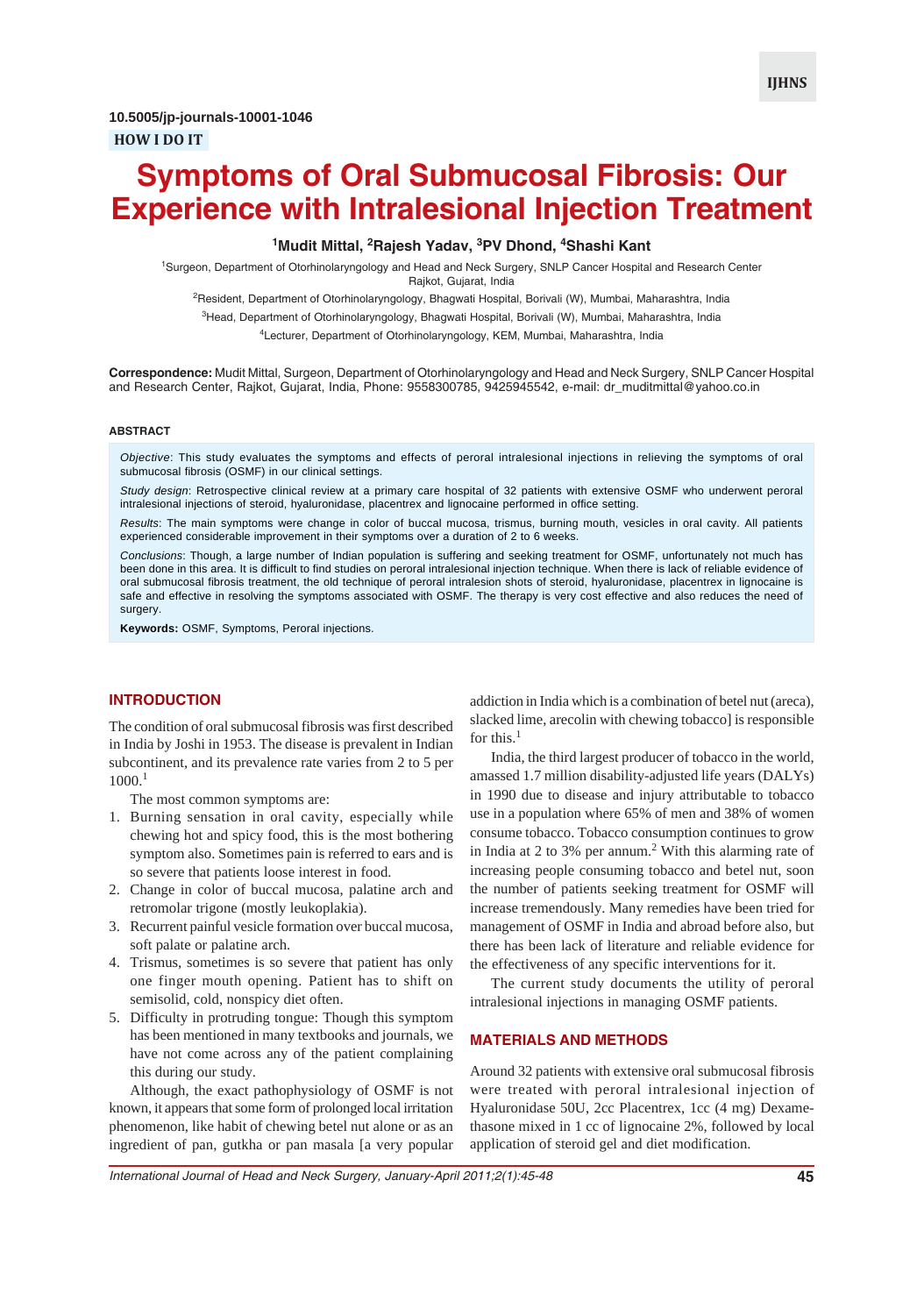#### *Mudit Mittal et al*

Pre- and post-treatment examination were performed under Bull's lamp. All patients received peroral injections under head light illumination in office setting after lignocaine sensitivity. The needle was inserted after palpating the bands in buccal mucosa, in the area of leukoplakia, palatine arch, retromolar trigon and those areas where the patients felt most severe burning sensations, and patients were allowed to go home after the procedure. Injections were repeated every week for 6 weeks. All the patients had to stop any form of betel nut, tobacco chewing or smoking before receiving this therapy. Patients were also advised to abstain from hot and spicy food during the course of treatment. Those patients who had restricted mouth opening were advised to do mouth opening exercises also.

After one month of completion of therapy, Mallampati scale was used for grading mouth opening, also every patient was asked to fill a questionnaire to grade the therapy and their overall satisfaction.

### **RESULTS**

Around 81.25% patients presented in our OPD with OSMF were male and only 15.6% were female. All the 6 females were in their late thirties. None of them had marked trismus but burning sensation in mouth and change in color of oral mucosa were their most common complaints.

Around 31 patients presented in our OPD with OSMF, belonged to age group 20 to 40 years. A 21-year-old male had marked trismus (class IV on Mallampati scale) and was unable to pass even single finger in his mouth. It was difficult to palpate the bands to give intraoral injections, but after 6 weeks of cocktail therapy and mouth opening exercises his mouth opening improved to two fingers (class III Mallampati scale).

The mean duration of symptoms is 11.65 months. Four patients were tobacco addicted since 2 years, one since 20 years and rest of them since few months only. The patients also complained that even after stopping tobacco chewing still there is progression of symptoms. The mean duration of partial/complete resolution of symptoms is 4.75 weeks. The patients were advised to adhere to the plan and complete their full 6 weeks therapy.

Burning sensation in mouth was the complaint of all the patients seeking treatment. Out of 32 patients who had burning sensation in their mouth, 30 of them had relief from this symptom, 2 patients reported to have partial relief only.

All the 32 patients in our study had discoloration of their buccal mucosa due to OSMF. After the completion of treatment, only 20 patients had noticeable change in color (back to pink), rest 12 did not feel any significant change. 10 out of 32 patients had tendency to develop painful vesicles frequently in mouth. During the treatment and till the date of writing this paper none of them reported to have vesicles again (Fig. 1).



**Fig. 1:** Pre- and post-treatment evaluation of OSMF patients

For mouth opening, Mallampati scale was used. Around 15 patients had trismus either class III or IV on Mallampati scale. Post-treatment of all the 15 patients had improvement of at least one class on this scale.

In our study, 29 patients had an average of 97.5% satisfaction. Improvement was observed in as little as 2 weeks.

### **DISCUSSION**

The male to female ratio of patients of OSMF is 4.3:1 in this study, confirms the preponderance of male patients suffering from OSMF. It can be due to the tobacco and betel nut chewing habit in India, which is more common in males.

In this study, 96.8% were between 20 and 40 years. Ahmad MS et al had a similar observation in their study, maximum number of cases belonged to 21 to 40 years of age.<sup>3</sup> The study conducted by Naresh R Makwana et al also emphasizes the fact that, majority of addicted adolescents was in the age group of 17 to 19 years (36.26%). Tobacco chewing is the most frequent form of using tobacco by adolescents than smoking.<sup>4</sup> This coincides with the age of presenting symptoms of OSMF in our study which starts within 1 or 2 years of addiction.

As said earlier, though the exact pathophysiology of OSMF is not known, betel nut and tobacco are supposed to be responsible for it. It has also been shown in many studies before that the gutkha was most commonly used by the OSMF cases. Only 3% did not use any gutkha or other areca nut product.<sup>3</sup> The nut causes mechanical irritation because of its hard and rough surface or chemical irritation because of arecoline, chewing tobacco and smoking. Thus, it is a chronic insidious process characterized by juxta-epithelial deposition of fibrous tissues in oral cavity.1

Thangjam GS et al in their study found that transglutaminase-2 (TGM-2) over expression in oral submucous fibrosis (OSMF) and its regulation by arecoline in oral fibroblasts is one of the causative factors for OSMF.<sup>5</sup>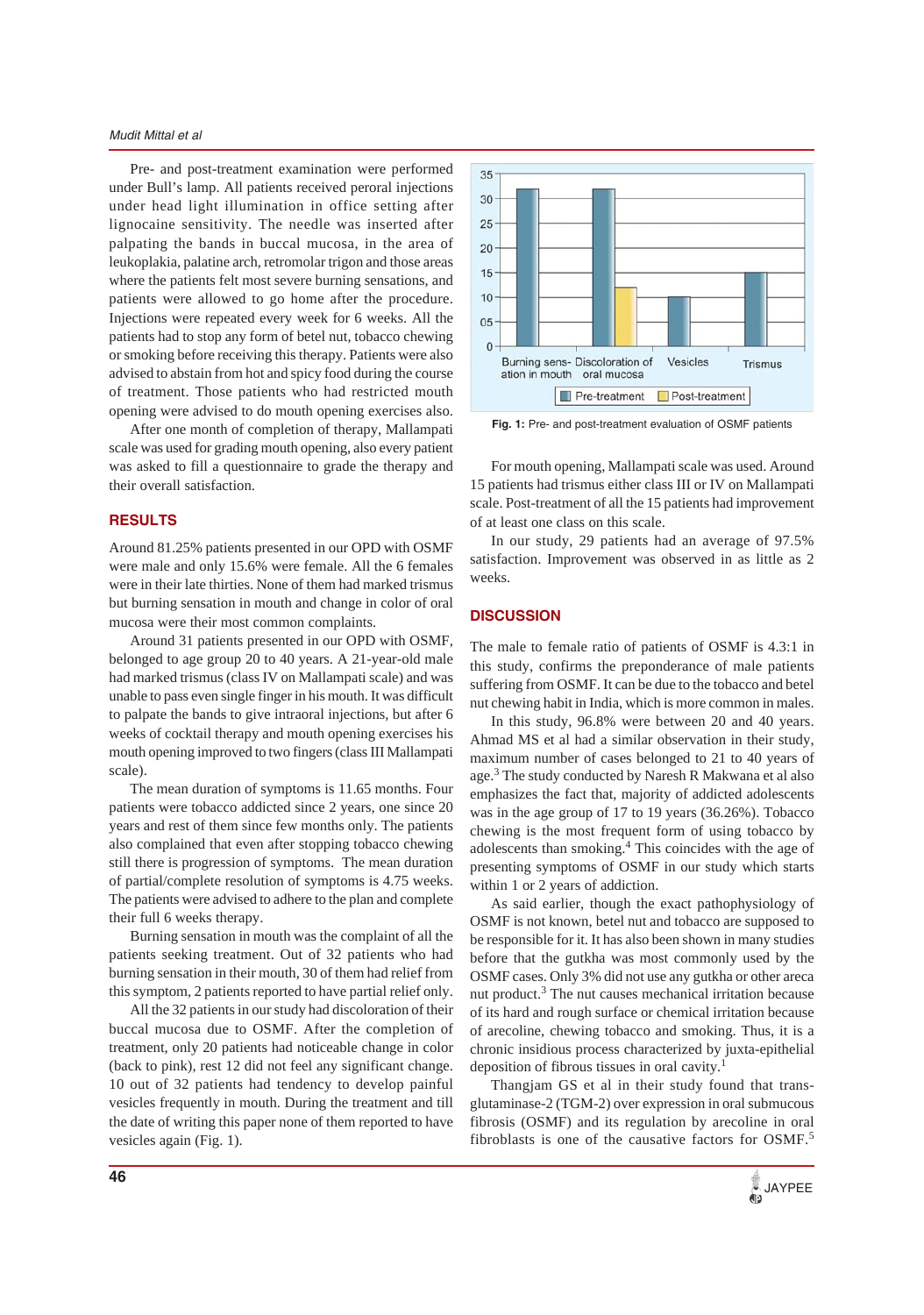Another research establishes relation that arecoline and oral keratinocytes may affect the collagen metabolism of fibroblasts and play important role in pathogenesis of OSMF.<sup>6</sup>

Chronic irritation brings a fibroelastic transformation of connective tissue in lamina propria associated with epithelial atrophy, sometimes preceded with vesical formation. In later stages, the fibrosis is marked, there is progressive trismus.7

In current therapy, injection Hyaluronidase and Placentrex with steroid have been used locally, no previous use in this manner has been found in any of the studies for OSMF even after meticulous search by the authors.

Human placental extracts have been used by many clinicians for the same purpose since long but nothing much is available in literature. Kaushal V et al have studied its effects on radiation induced mucositis and reported that human placental extract appears to be effective in the management of radiation-induced oral/oropharyngeal mucositis and especially in controlling subjective symptoms.<sup>8</sup> They had their trial with intramuscular injections of Placentrex.

Hyaluronidases depolymerize and hydrolyze the hyaluronic acid component, with resulting increase in spread. Subsequently, the hyaluronic acid is replaced or restored to its original state, and the barrier to spread is reconstituted.<sup>9</sup> Hyaluronidase is a spreading or diffusing substance, which modifies the permeability of connective tissue through the hydrolysis of hyaluronic acid, a polysaccharide found in the intercellular ground substance of connective tissue; it temporarily decreases the viscosity of the cellular cement and promotes diffusion of injected fluids or of localized transudates or exudates, thus facilitating their absorption.

All 32 patients came to OPD with complaints of burning sensation in oral cavity. This was most debilitating problem but after full course of cocktail therapy all the patients had relief from this problem. Most of the patients once again started their normal regular diet. Sinha et al achieved relief in 100% cases by injection Hydrocortisone in comparison with 90.9% cases by injection Placentrex.<sup>10</sup> Moreover, it was a 12-week therapy, and if one of their therapies was not found effective then they switched over to the other. In our study, two patients did not stop chewing tobacco but still they had relief in this symptom. As far as change in color of buccal mucosa is concerned, only 62.5% found significant change in color of oral mucosa, again back to pink. Here, Sinha et al in their study comparing Hydrocortisone and Placentrex found that the pink color of mucosa was regained in 94.2% of cases treated with injection Hydrocortisone whereas it was regained in only 66.6% of cases with injection Placentrex.

Placentrex<sup>10</sup> can be drawback of this therapy, as we found that the change in color of buccal mucosa is most resistant to respond to any therapy and cannot be brought

to normal in all of the patients; as some of the patients with tobacco addiction continue chewing tobacco. None of the patients in our study developed any vesicles again during the course of therapy till the writing of this research paper. 100% patients had relief in their complaint of difficulty in mouth opening. Sinha et al recorded relief in 92.8% of cases, with injection Hydrocortisone whereas it improved in only 68.7% cases with injection Placentrex.10

Histopathologically, the effects of injection Hydrocortisone and injection Placentrex on buccal mucosa was:

- 1. The epithelium which was stratified, squamous remained unaffected.
- 2. Extensive fibrosis in submucous space was reduced after therapy.
- 3. Keratinization and chronic inflammatory cells decreased.
- 4. Blood vessels were found dilated.
- 5. Formation of new capillaries were seen.
- 6. Glandular tissue was seen which was absent prior to therapy.<sup>10</sup>

What is compelling about this study is that all the patients with OSMF symptoms, responded with this therapy very well. The average satisfaction grade was 97.5%. Therefore, whatsoever the etiology of OSMF is, this therapy merits consideration, especially when other methods have failed.

Lack of satisfaction in three patients could also explain the expectation of the patient from the cocktail therapy. Important fact to note here is that two of these patients could not help themselves abstaining from gutkha chewing. Possibility of long-standing complaints and some psychiatric association cannot be denied. Obviously, the need and the expectations of the patient to be weighed against the risks and benefits of any form of therapy.

The most interesting fact about this study is that all patients experienced resolution of most of their symptoms, specially the most troublesome problem of burning sensation in mouth, which has been keeping them away from warm and slightest of spicy food. In India, people have habit of hot and spicy food compared to the food habit of western world. Due to this problem, patients loose taste and interest in food.

The time invested in cocktail therapy must be weighed against the time needed for surgery and postoperative period with potential long-term complications for surgery. Lack of reliability of effectiveness of single drug at a time, which is also time consuming and if patients do not respond to one, switching to another drug needs compliance from patient, which is not possible in Indian circumstances.

Monitoring the patients following the injections may be important in order to assess their response to this therapy and hypersensitivity reaction developing, if any. In such conditions, further use should be contemplated.

Twenty out of 32 patients had taken some medications for OSMF before starting this therapy at some point of time and did not get any relief. They developed a firm belief that